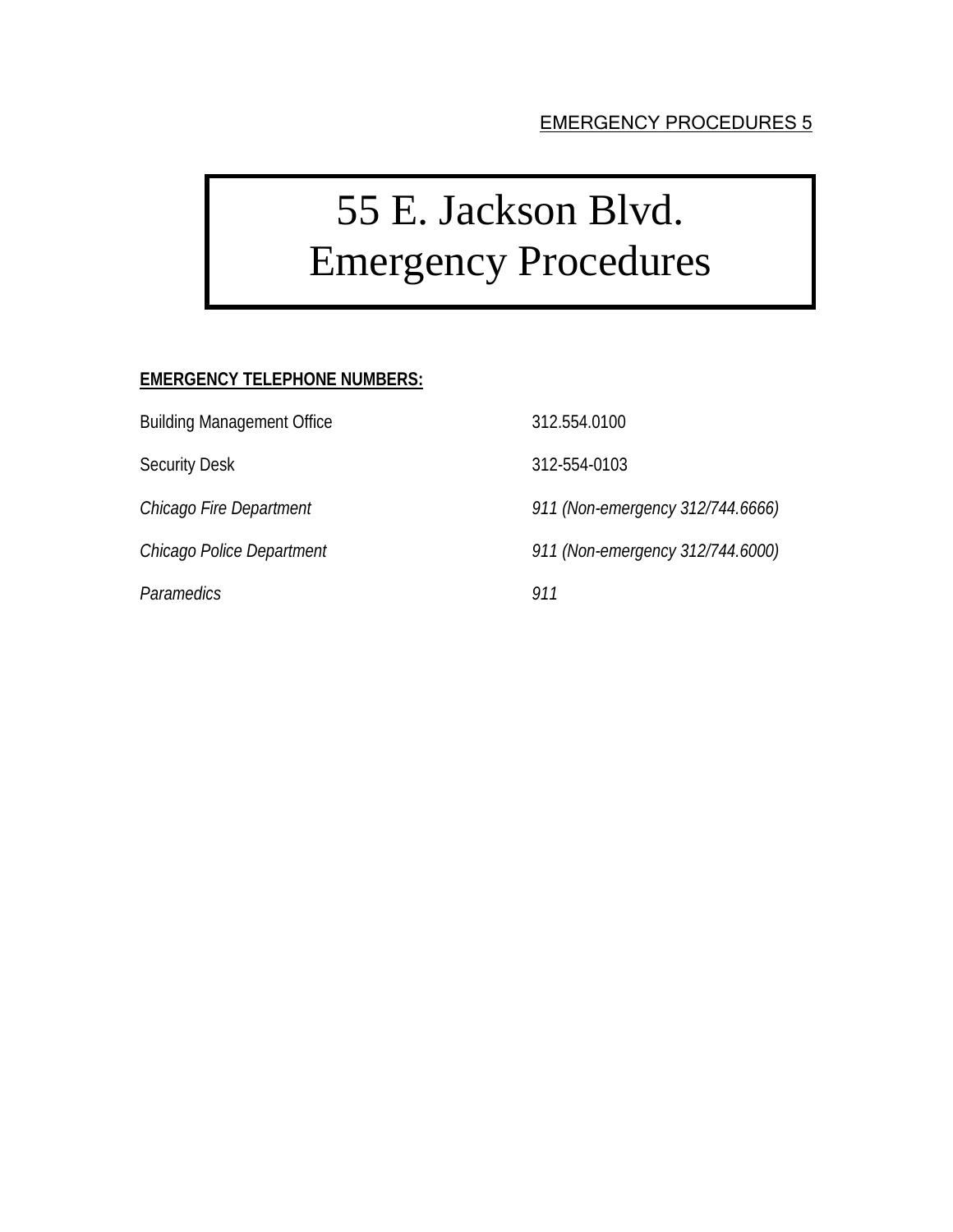# **EVACUATIONS AND THE EMERGENCY TEAM**

# **General Information**

Each tenant is obligated to follow the Emergency Preparedness and Evacuation Plan established by 55 E. Jackson. The Tenant shall provide responsible personnel to assist the Management Office and be responsible for controlling the movement of Tenant employees during an evacuation of the building.

# **The Emergency Preparedness Team**

#### **Property Management Team:**

- Alerts building occupants of an emergency via building audio address system.
- **Direct the Emergency Team via building audio address system to evacuate or relocate.**
- Meets with Tenant Floor Leaders in the first floor lobby after evacuation or relocation to verify personnel count for all occupants.

#### **Tenant Floor Leader:**

- Remains in contact with the Property Management Team during the emergency.
- **Assembles Tenant Emergency Team.**
- **•** Coordinates and ensures that team members are implementing the emergency procedures.
- Meets with all Emergency Team Members in the elevator lobby after responsibilities are accomplished to ensure that the floor is all clear.
- Reports to Property Management Team when the floor is clear and the count of all occupants has been verified.

#### **Assistant Floor Leader:**

- Assumes the duties of the floor leader in his/her absence.
- **Assists the Floor Leader during an emergency.**

#### **Stairway and/or Elevator Monitors:**

- Reports to the Tenant Floor Leader
- Two stairway monitors are to be stationed at each stairwell; one at the stairwell door, directing individuals to walk in a single file line, and the other at the first landing, directing individuals to walk on the right hand side of the stairwell only.
- **Elevator monitors are stationed at the elevators, directing individuals to use the stairs**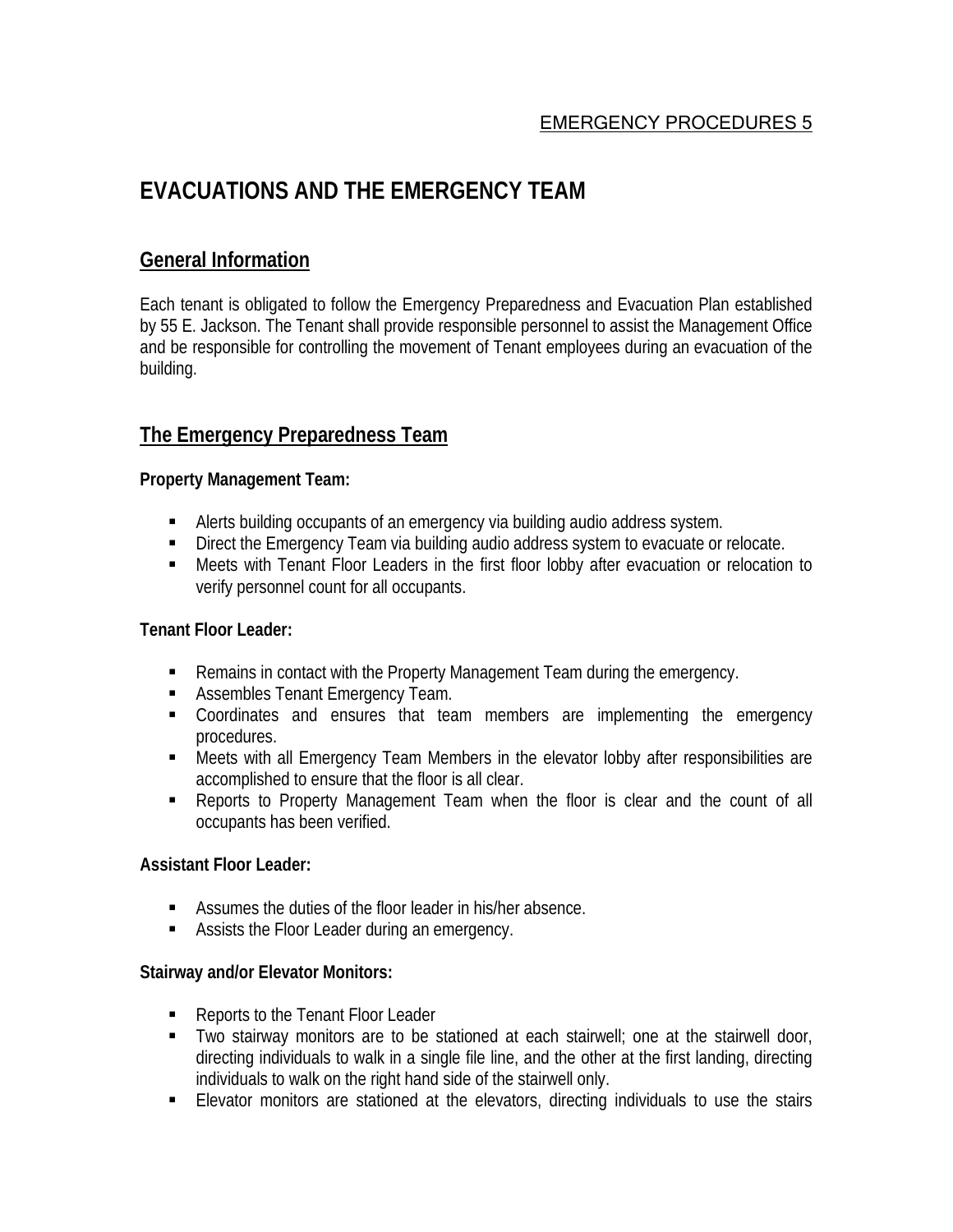during a fire evacuation and/ or maintaining order during an elevator evacuation.

Meet with the Tenant Floor Leader in the elevator lobby when the stairwell is clear.

### EMERGENCY PROCEDURES 5

### **Searchers:**

- Reports to the Tenant Floor Leader.
- Searches assigned areas such as men's and women's restrooms, offices, conference rooms, and kitchens. Directs individuals remaining in these areas as instructed.
- Closes the doors of all rooms searched and places blank " post it " notepaper near bottom of door indicating no occupant in the room.
- Meets with the Tenant Floor Leader in the elevator lobby when the area is clear.

#### **Assistants for the Environmentally Challenged:**

- Reports to the Tenant Floor Leader.
- Assists all disabled individuals. Special attention must be given to people who have difficulty hearing, opening doors, or negotiating exit stairwells. This group also includes people confined to wheel chairs, who walk with the aid of a cane, crutch, artificial limb, temporary cast or walkers, or who have limiting physical conditions such as arthritis, rheumatism, excessive body weight, or pregnancy that prevents or impedes them from following emergency instructions.

#### **Alternates:**

- There should be one Alternate for each Searcher and each Stairwell/Elevator monitor.
- One Alternate should also be assigned to each disabled person to assist them from the floor.
- Alternates must be trained and be as reliable as the Searchers, Monitors, and Assistants for the Environmentally Challenged.

Cross training should be provided for all team members to enable them to share duties and avoid over-burdening a single individual during an emergency.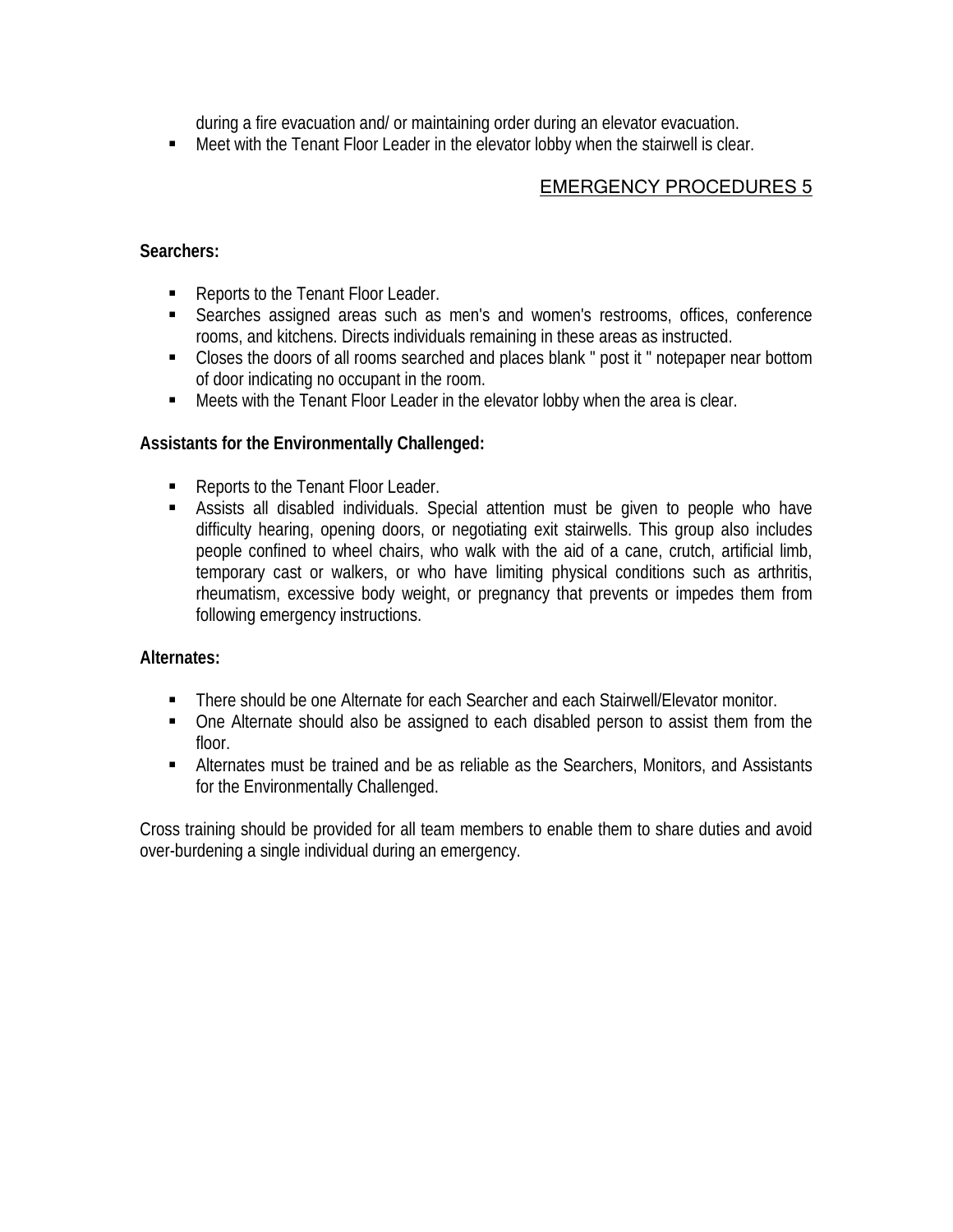# **Tenant Responsibilities**

#### Each tenant must establish an Emergency Team based on the positions described above.

The names of team members must be communicated to the Management Office. The Tenant Floor Leader serves as the contact point between the Management Office and the tenants on a specific floor. The Tenant Floor Leader is to ensure that every employee on their designated floor is aware of all emergency procedures, plans, and evacuation routes.

A list of your Emergency Team must be provided to the Management Office. You may use the *Emergency Tenant Floor Leaders List* (Exhibit 8). Management also encourages the distribution of this list to all employees.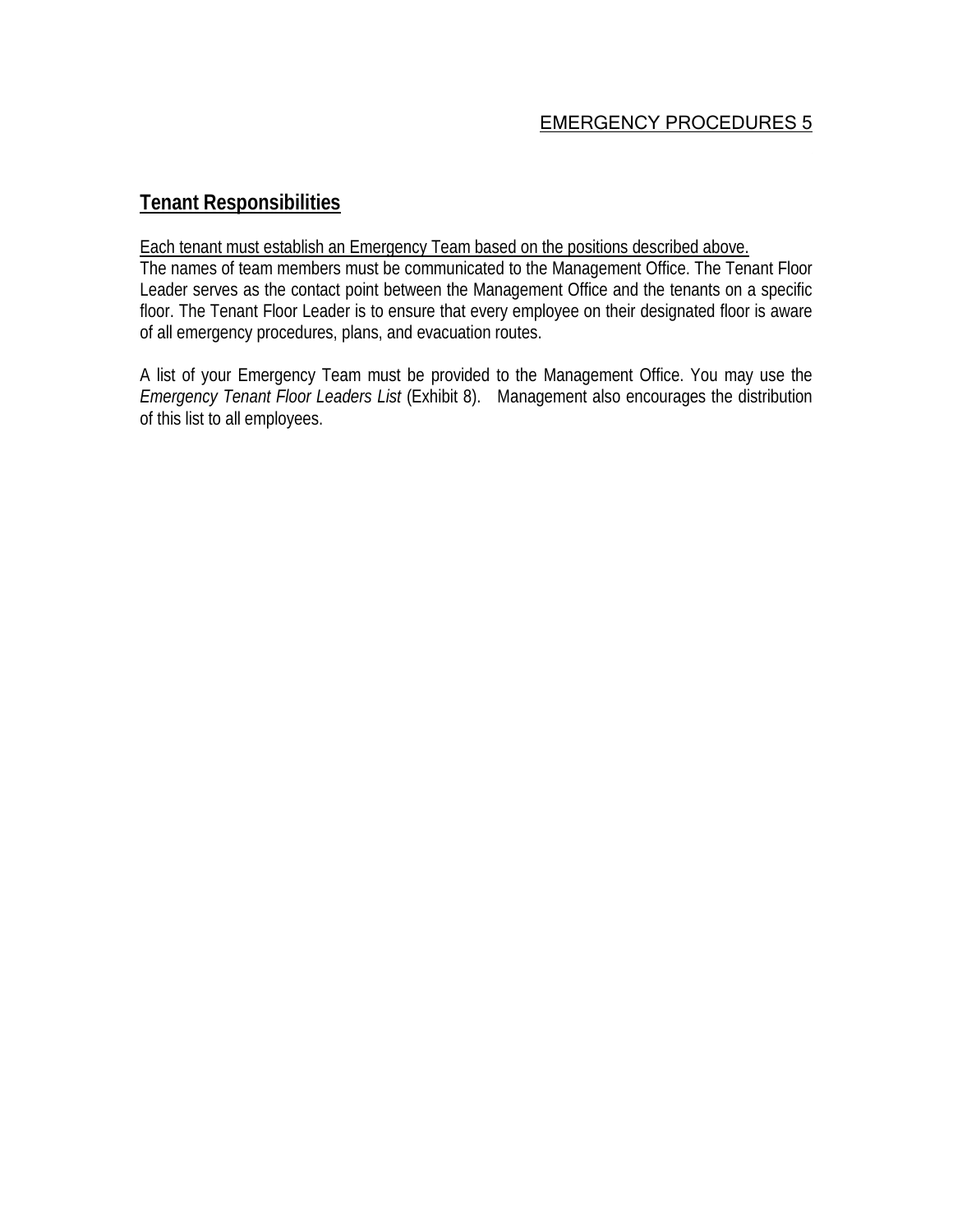### **Evacuation Drills**

- The Property Manager conducts emergency evacuation drills, at least annually, in accordance with the approved plan.
- All occupants of the building are required to participate in the emergency evacuation drill. The occupants may be required to leave the building and assemble in an area designated by the Property Manager.
- A written record of the drills is kept on the premises and readily available for inspection by the Fire Department.

# **Special Instructions for Persons with Disabilities**

Known Environmentally Challenged individuals must be identified and considered prior to any emergency evacuation. It is necessary for Tenant Floor Leaders to notify the Management Office of any Environmentally Challenged persons who may require special assistance during an evacuation. A list must be maintained by the Tenant Floor Leader, distributed to the Management Office and updated as necessary on *Persons with Disabilities* (Exhibit 9).

Person's not requiring or providing assistance will be evacuated first. The assisted persons can then be evacuated without being bumped or pushed down, thus speeding their evacuation and avoiding injury. If there is evidence of Fire, Environmentally Challenged persons should be positioned near the fire exit stairs located farthest away from the fire. If fire conditions pose a personal threat, the Assistants will enter into the exit stairwell accompanying the Environmentally Challenged person and wait for special assistance from the fire department. If danger is imminent and the fire department has not yet arrived, the Evacuation Team may assist in evacuating the Environmentally Challenged persons.

# **Emergency Evacuation Team Responsibilities**

- Be familiar with the Emergency Preparedness and Evacuation Plan, the location of exits, and life safety equipment as well as the operation of emergency/life safety equipment.
- Organize, train, and supervise the Searchers, Stairway Monitors, Elevator Monitors, and Special Assistants.
- Direct the evacuation of occupants in the event of emergency.

**NOTICE TO ALL TENANT FLOOR LEADERS:** In order to make necessary provisions for alternates, it is your responsibility to monitor and organize any vacations, leaves of absence, transfers, or sickness of yourself and other team members.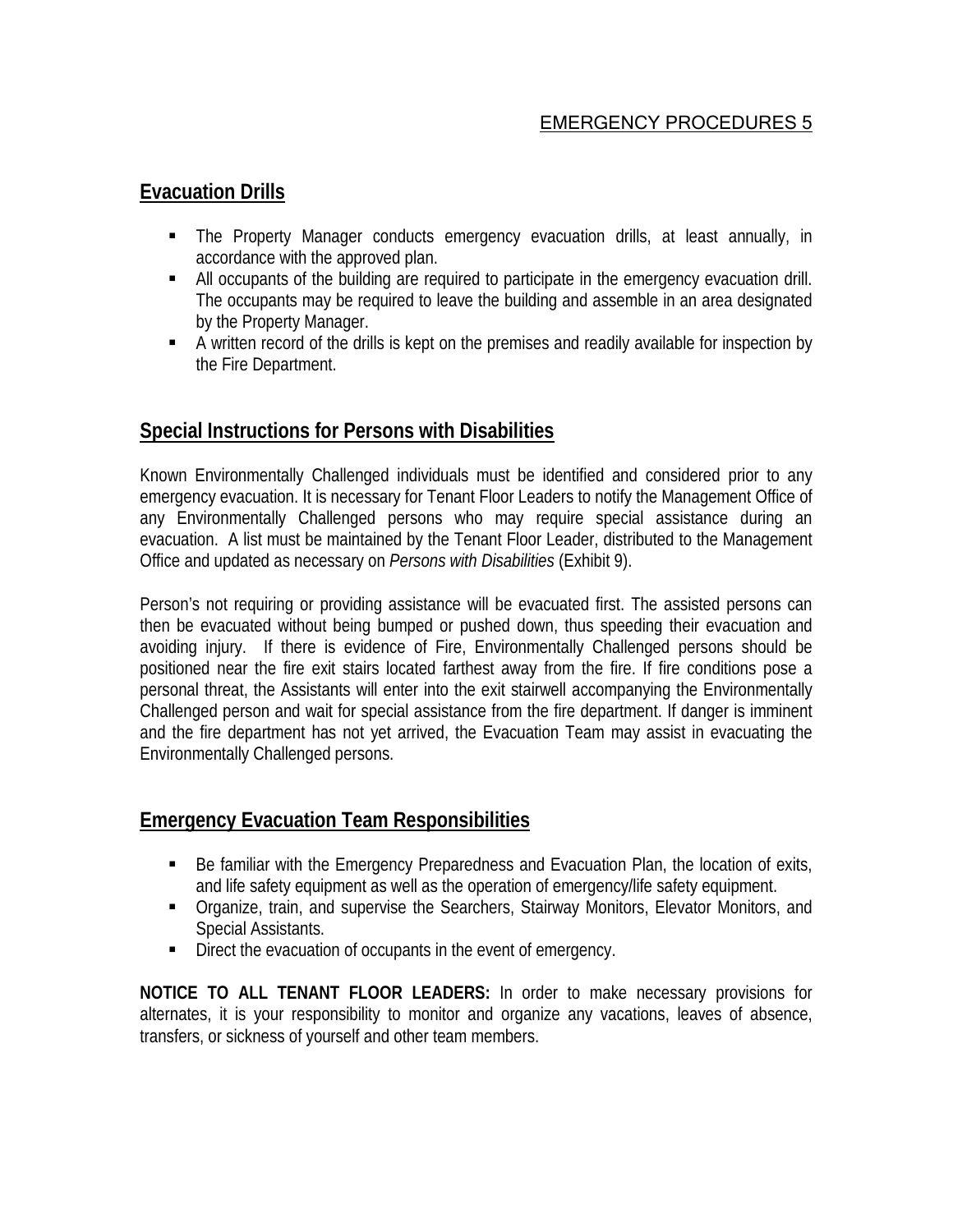# **FIRE General Information**

The building must be evacuated when a fire alarm signal is sounded. An effective evacuation depends on the orderly "phasing" of floor clearance, meaning that the emergency floor is evacuated first and immediately. The next floors to evacuate should be the two (2) floors above the emergency floor, followed by the five (5) floors below. The Property Management Team will be in charge of the evacuation until the Fire Department arrives.

Most fires within the building will be detected by the life safety systems which are monitored 24 hours a day. However, in the event fire is detected, contact the Fire Department at 911 immediately and then notify the Management Office. The Fire Department will be directed to the fire floor. Remember; always touch a door before opening it. If it is hot, do not open the door, as there is fire behind it. Close all doors behind you. Simply closing doors and minimizing drafts can contain most fires.

# **Life Safety System Alarm Activation**

- The security desk will receive the alarm.
- An announcement over the building's audio address system will direct the Emergency Team into action and instruct personnel to relocate to another floor or evacuate from the building.
- **The Fire Department will usually require eight floors to evacuate: the fire floor, two floors** above and five floors below.
- The Emergency Team should report immediately to the main elevator lobby on their floor for direction from the Tenant Floor Leader.

# **The Evacuation Plan**

Follow directions provided by the Property Management Team or the Local Authorities relocating or evacuating the building by using the stairwells. Building Floor Plans are attached.

### **Fire Emergency Team Responsibilities**

- **Tenant Floor Leader** assign each Emergency Team Member to a specific task as detailed below. Ensure that all individuals on the floor follow direction provided by the Management Office or the Fire Department. Report the status of your floor to the security desk after evacuation e.g., all clear, any Environmentally Challenged individuals remaining on floor landing waiting for rescue, status of search, etc.
- **Searchers** one Searcher is to be appointed for each quadrant of the floor. After each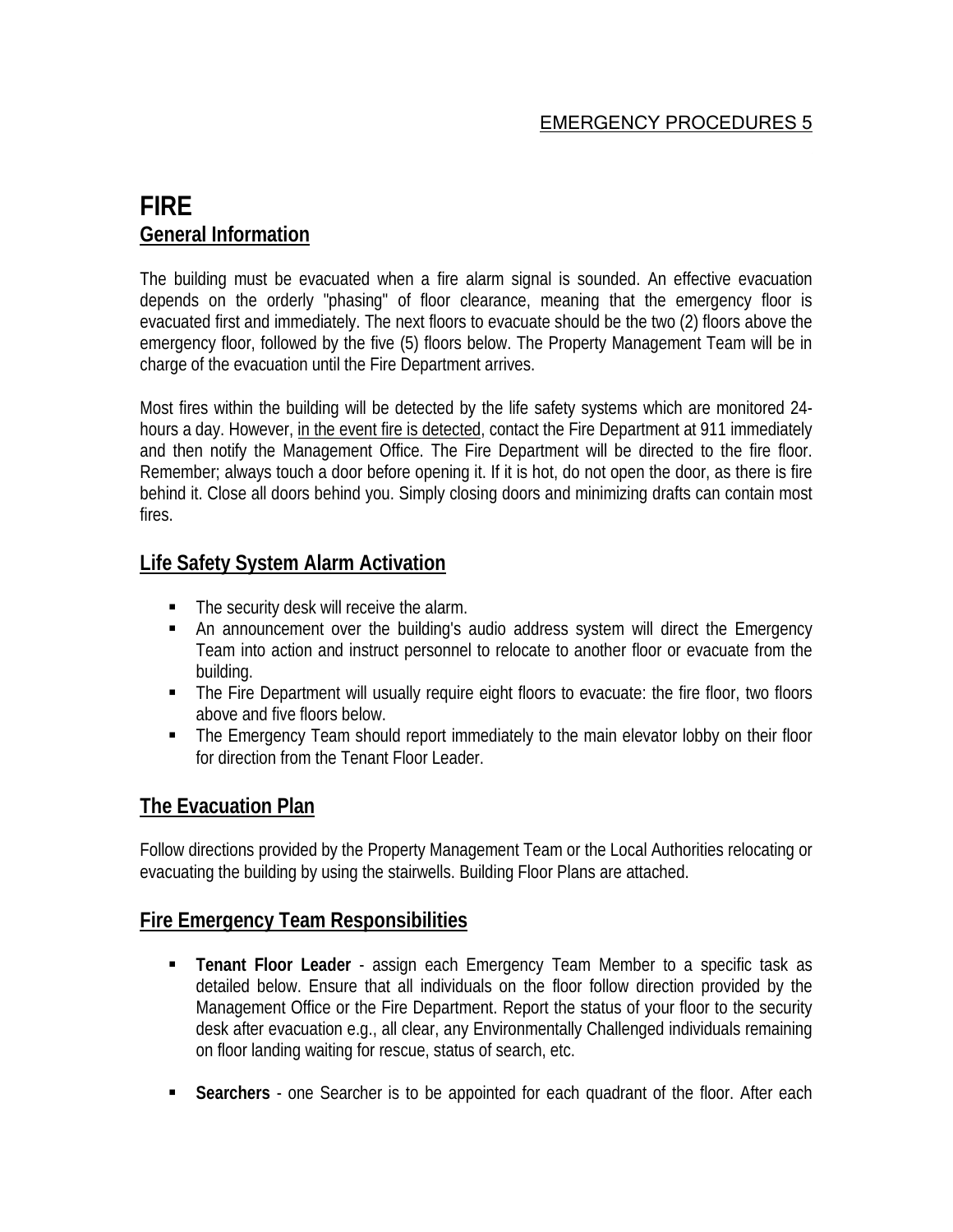room is searched, doors must be closed and the door should be marked with a posted note indicating the completion of the search. Searchers must physically search all areas of their floor including restrooms. Upon completion, report the clearing of your area to the Tenant Floor Leader.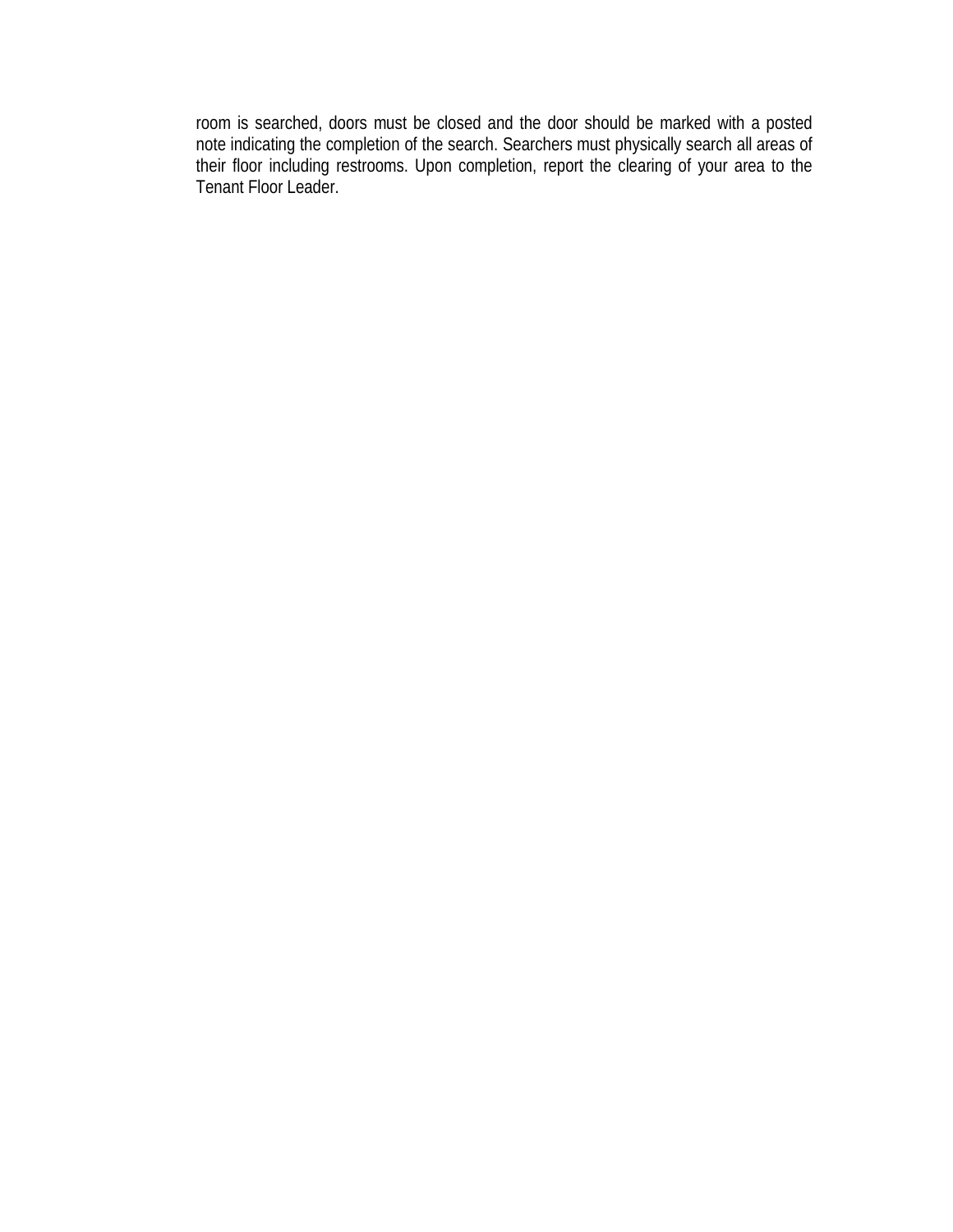**Stairway/Elevator Monitors** - one person must be stationed at the elevators to restrict use during a fire emergency. Two persons must be stationed at each stairway, one to direct people into the stairway and the other stationed at the first landing below directing individuals to walk on the right side of the stairway. As each floor is evacuated and the last person evacuates the floor, the Stairway Monitors make sure all stairway doors are closed.

Persons not requiring or providing assistance will evacuate first. The Environmentally Challenged persons can then evacuate without being bumped or pushed down, thus speeding evacuation and avoiding injury. If there is evidence of fire, Environmentally Challenged persons should be positioned near the fire exit stairs located farthest away from the fire. If fire conditions pose a personal threat, the Special Assistants will enter into the exit stairwell accompanying the Environmentally Challenged person and wait for assistance from the Fire Department. If danger is imminent and the Fire Department has not yet arrived, the evacuation team may assist in evacuating the Environmentally Challenged persons.

When the "all clear" is announced, the Evacuation Team signals the Floor Team Leaders to direct employees in an orderly fashion back to their work places. If available, elevators will be back in service. The Emergency Team coordinates the loading of the elevator cars to prevent overcrowding. Full-floor groups should enter an elevator together.

# **Basic Steps For Fire Prevention**

Listed below are nine (9) recommendations to help protect against a fire occurring in a tenant space. Each tenant should examine their space for any infractions. If requested, the Fire Safety Director is available to assist with the investigation.

- 1. Do not smoke indoors.
- 2. Be alert around electrical equipment.
- 3. Promptly replace any electrical cord that is cracked or has a broken connection.
- 4. When using extension cords, protect them from damage.
- 5. Keep all heat producing appliances away from the wall and any other object that might burn.
- 6. Make sure that all appliances in your work area, such as coffee makers and hot plates, are turned off at the end of each day.
- 7. Do not use space heaters. They are not permitted in the building.
- 8. Do your part to keep storage areas, stairway landings, freight vestibules, and other out of the way locations free of waste paper, empty cartons, dirty rags, or other material that could fuel a fire, or cause obstruction to access or egress.
- 9. Keep Security informed of any suspicious or unauthorized persons on your floor.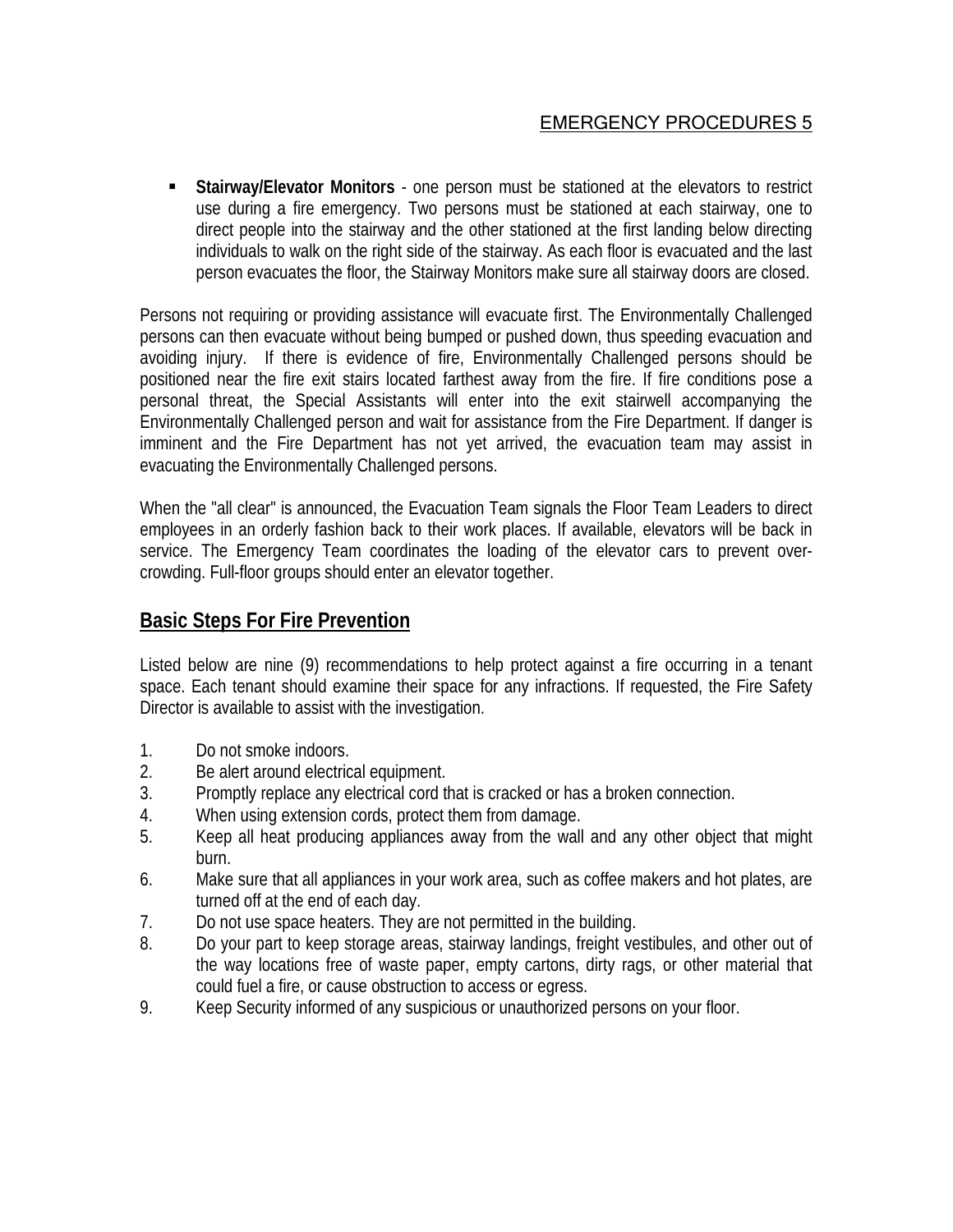# **POWER FAILURE**

In the event the building sustains a power failure, temporary emergency lighting is available on the floors and in the stairwells.

### **Procedure**

- The Management Office will contact the electric company to attempt to find out the cause of the outage and the anticipated duration of the outage.
- **Tenant Floor Leaders and the Emergency Team meet in the elevator lobby to determine if** people are trapped in the elevators. If people are trapped, the Tenant Floor Leader should ascertain to the best of their knowledge if any injuries occurred. Notify Security or the Management Office immediately of the entrapment, location and status of the trapped individuals.
- The Elevator Monitor is requested to stay in contact with the trapped individuals until assistance arrives. Reassure them that assistance is on the way.
- If the power is not restored after 15 minutes, the Management Office will provide information and direction to the tenants through the building audio address system.
- If the electric company does not know how long the power will be out, or if power will be out for longer than one hour, the building may need to be totally evacuated.
- If total evacuation is necessary, it is conducted according to the Fire procedure. (For greater detail on the Fire procedure, refer to the Fire section of this guide).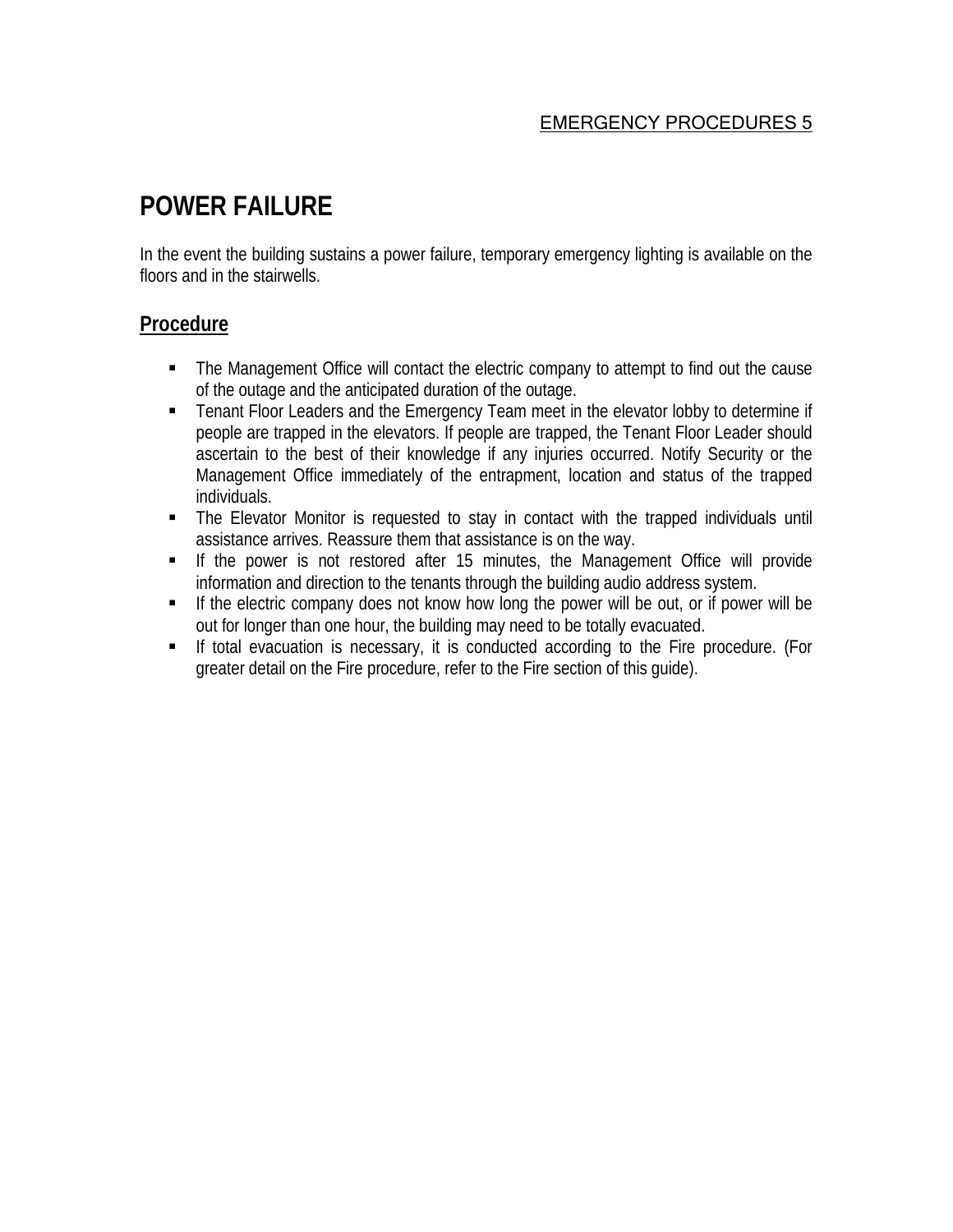# **FLOODING**

Building Tenants should follow the instruction listed below in the event of a flood.

- **The most important consideration is to eliminate, if possible, all sources of electricity from** the flooded area. If the power switch is accessible and AWAY FROM THE WATER, switch it off.
- **If possible, remove all documents and portable equipment from the premises or relocate it** to a higher location. Close file drawers to limit damage.
- **Exacuate the immediate area.**
- The building's engineering department will turn off the water source and shut down the electrical power and gas supply as required. They will then activate flood-proofing measures.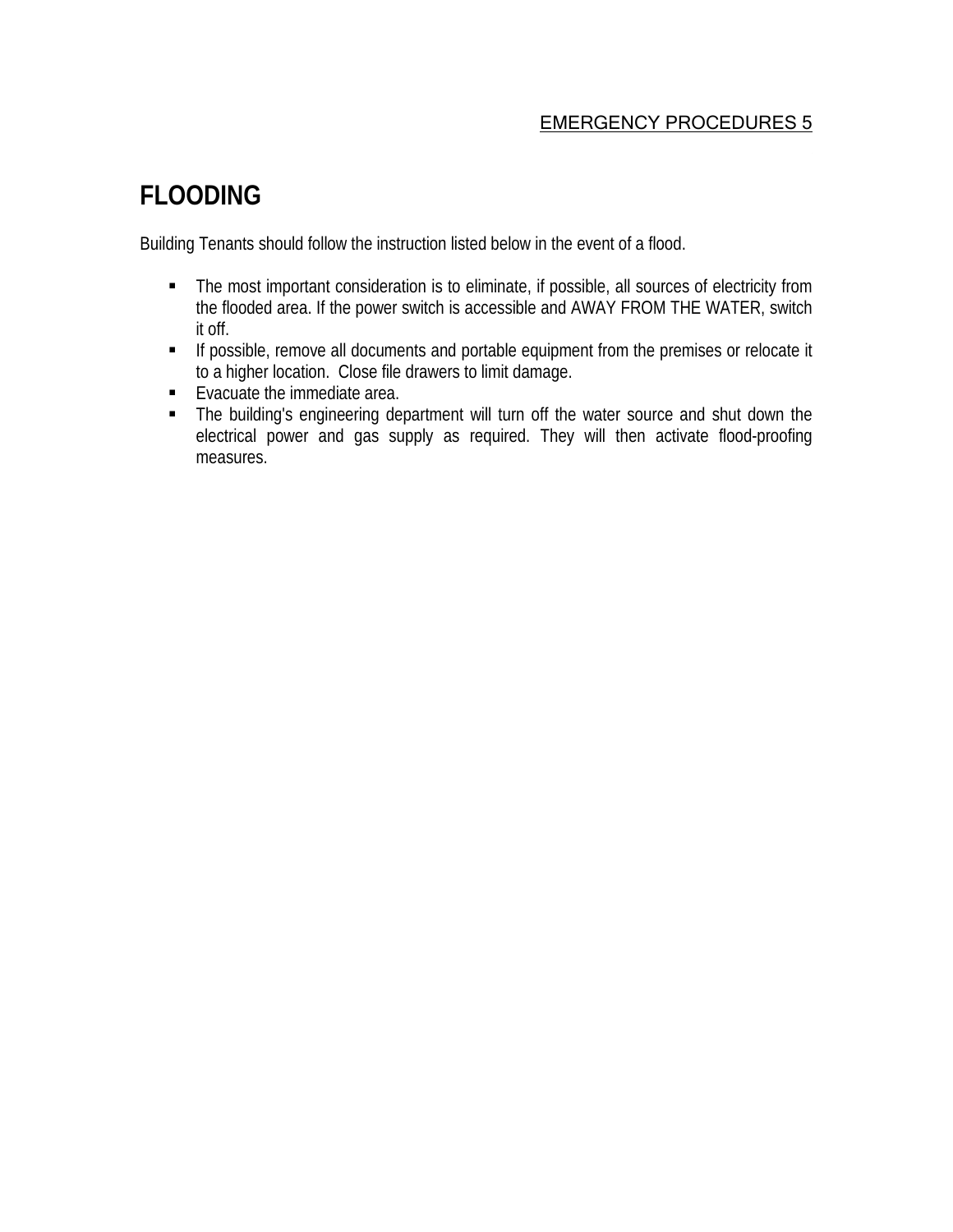# **MEDICAL EMERGENCIES**

Time is extremely important in the case of a medical emergency. Management recommends that all Tenants keep a first-aid kit unlocked and fully stocked in their suite. It is the Tenant's responsibility to also make sure that employees are aware of its location. The Management Office requests that tenants provide a list of any office personnel who are trained in CPR. This list is extremely valuable and will be used by building management to locate trained individuals to assist in an emergency.

# **Procedure**

- The person who discovers the emergency must call 911.
- Provide your name, your company name, the building address, suite number, phone number and the nature of the problem.
- Call the Management Office at 312.554.0100.
- The Management Office will direct the emergency personnel to the medical emergency. Security will call and hold an elevator in the lobby awaiting emergency personnel.
- It is crucial that the injured person is not moved. Try to keep the injured person comfortable without moving him/her.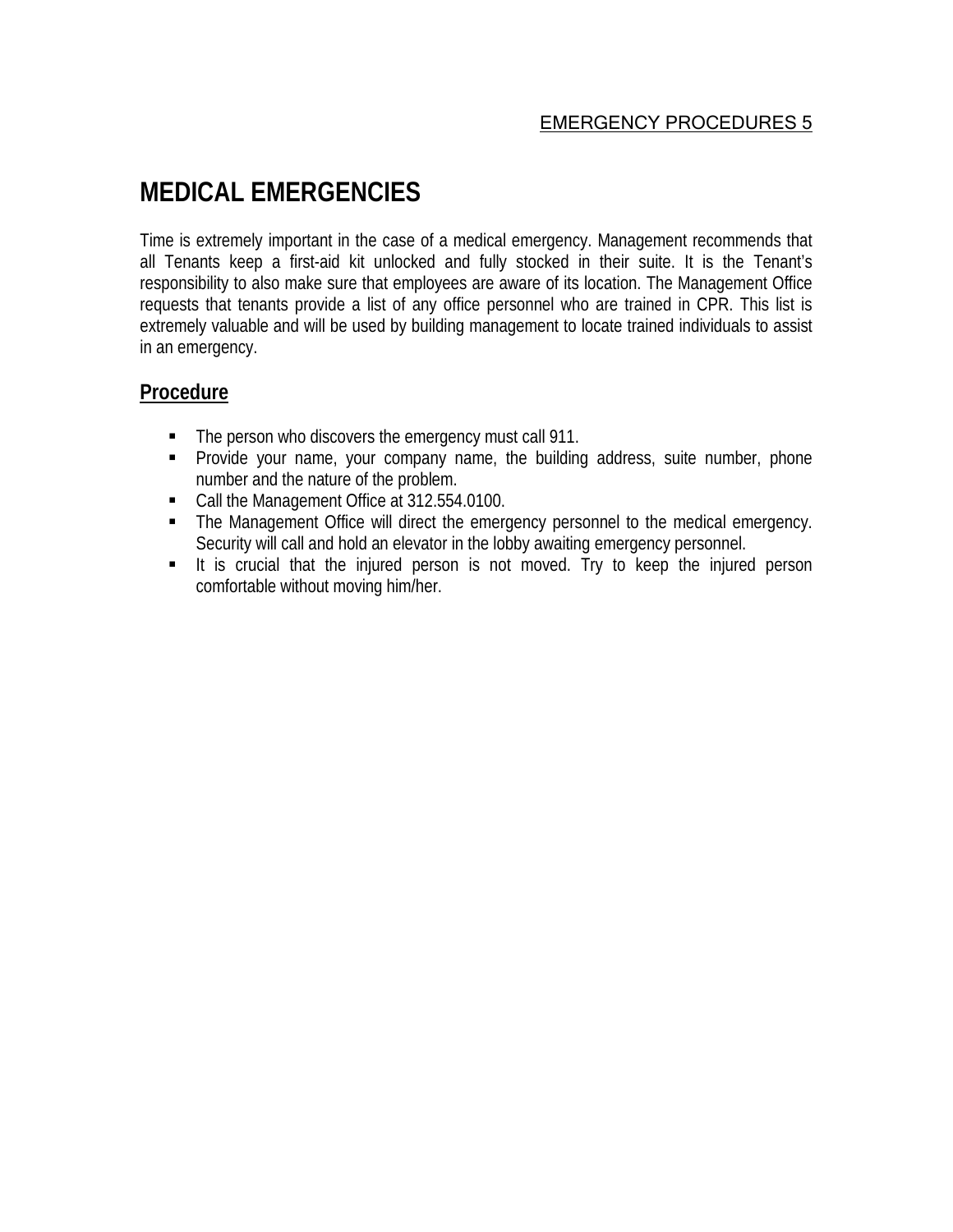# **TORNADOS / SEVERE WEATHER**

The U.S. Weather Service reports the movement of severe weather that may present a threat to the metropolitan area. Tenants have the choice of evacuating or remaining in the building during a severe weather alert. If a tornado warning has been issued by the weather service, a tornado siren is sounded or the Management Office will notify you via the building audio system. If an early alert is given by the U .S. Weather Service, certain steps can be taken to prepare for the severe weather if the decision is to remain.

# **Tenant Responsibilities**

Maintain the following inventory of emergency equipment to be used during severe weather:

- Flashlights and fresh batteries
- **First aid kits to treat minor injuries**
- **Portable radios- to keeping abreast of severe weather conditions**

If informed by the U.S. Weather Service that severe weather is imminent, you may follow the steps below:

- Clear desks, tables and window sills of books, papers or other items and secure them in boxes or drawers.
- **Move easily-moveable furniture away from windows.**
- **Store all easily-moveable office equipment inside offices.**

# **Tenant Floor Leaders**

- Move occupants to the core areas of the building corridors and elevator lobbies.
- If your company decides to evacuate the building, notify the Property Manager of your intention to do so. The stairways are the only means of evacuation to be used during severe weather.
- Report to the Property Manager / lobby security officer / lobby monitor, etc. that your company has totally evacuated its space and the building.
- Notify the Property Manager of all, severe leaks, fires, and structural or other damage during or after the storm.

 When the "all clear" is announced, the evacuation team signals the Floor Team Leaders to direct employees in an orderly fashion back to their work places.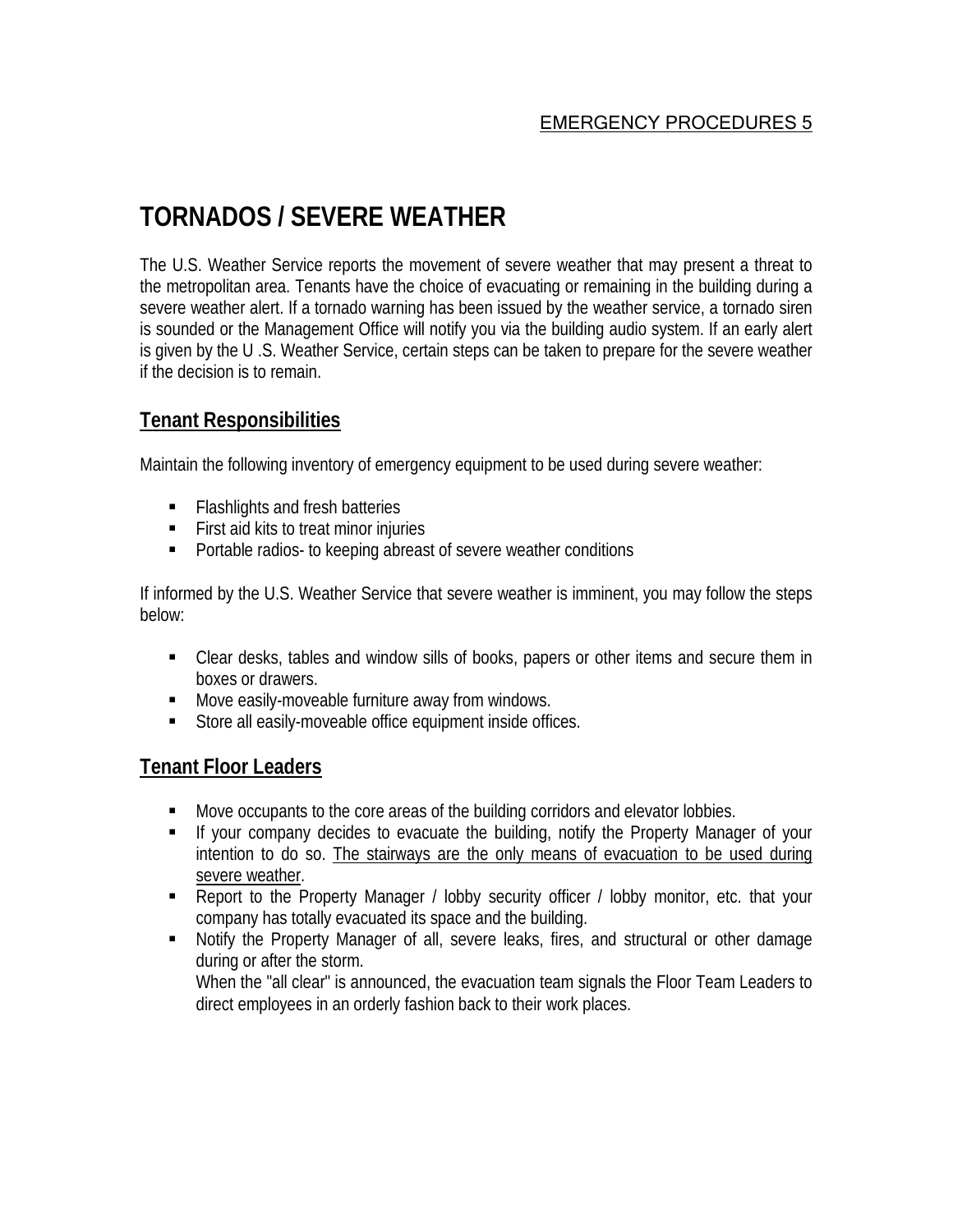# **EARTHQUAKES**

In the event of an earthquake, do not attempt to leave the building. Until the initial tremors subside you are safer within the building. If evacuation is necessary, know the location of possible safe exterior refuge areas away from the building. Beware of falling glass and electrical lines.

# **General Information**

It is recommended that you have the following items in your suite:

- A first-aid kit
- **Transistor radio and flashlight with extra batteries**
- Heavy gloves in case of broken glass
- Rubber soled shoes
- A 72-hour minimum supply of medication (for those employees on medication)
- One or two bottles of water per employee rotate regularly

Have a plan for reuniting with your family and have an out-of-state contact person for family members to contact.

For more information on earthquake preparedness, contact the American Red Cross or your local Fire Department.

# **During an Earthquake**

- Remain calm. Do not exit the building.
- Do not use elevators. If you are in an elevator, exit as soon as possible.
- Take cover under a desk or another sturdy object, or against the wall in the core of the building. Protect your head.
- **DUCK, COVER and HOLD.**
- Move away from the building exterior. Stay away from windows, bookcases, filing cabinets and any objects that may fall or shatter.
- Do not take cover in emergency stairwells.

# **After an Earthquake**

- Check for injured and assist if possible. Do not move a seriously injured person unless, they are in immediate danger.
- **Inspect your floor for damage. Check for fires. Check for water leaks and electrical shorts.** If you suspect an electrical short, DO NOT use matches or cigarette lighters or turn on electrical switches or appliances. If you smell a strong odor, contact Management Office (312.554.0100) immediately.
- Open doors carefully. Watch for falling objects.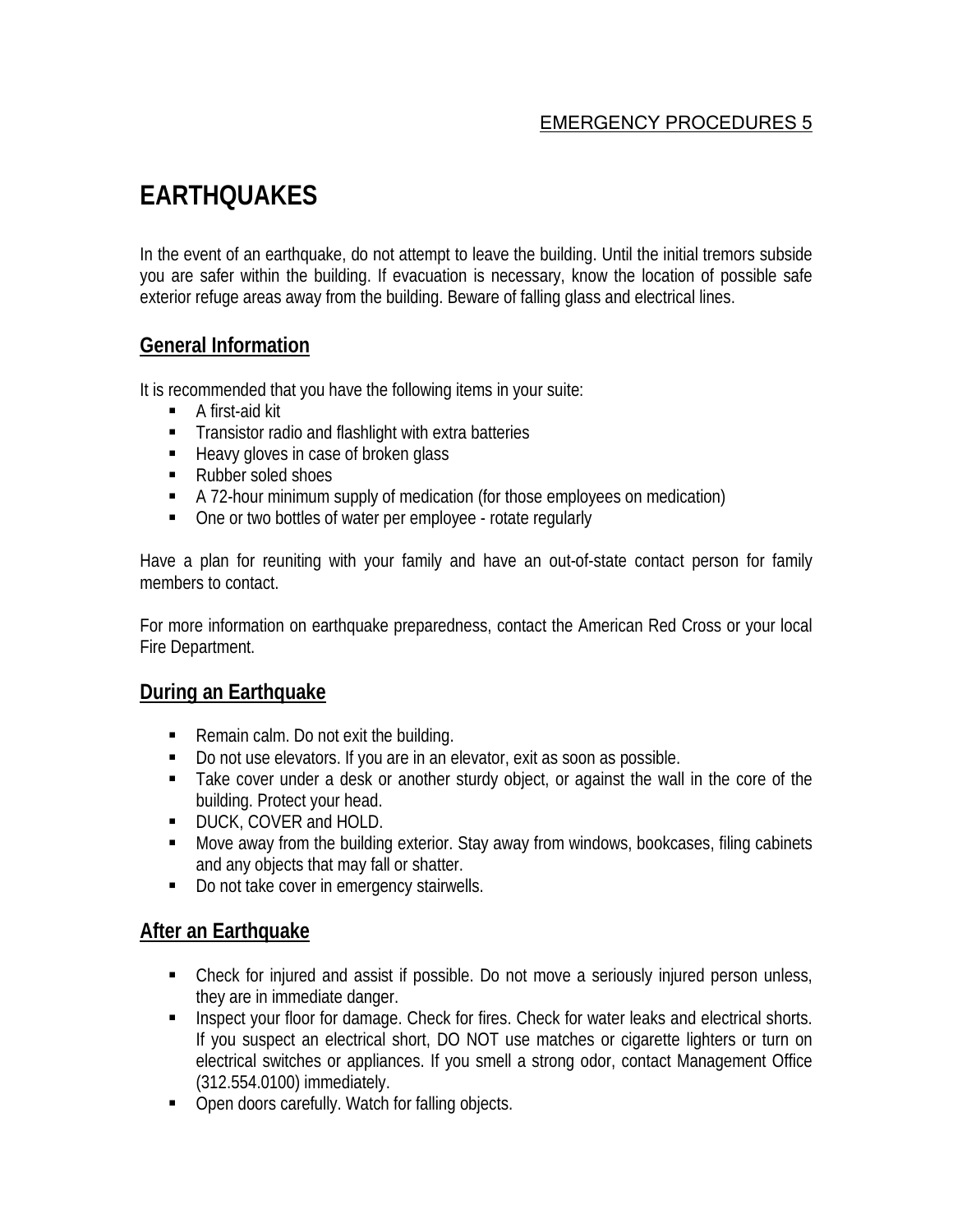Wear shoes for protection from debris and broken glass.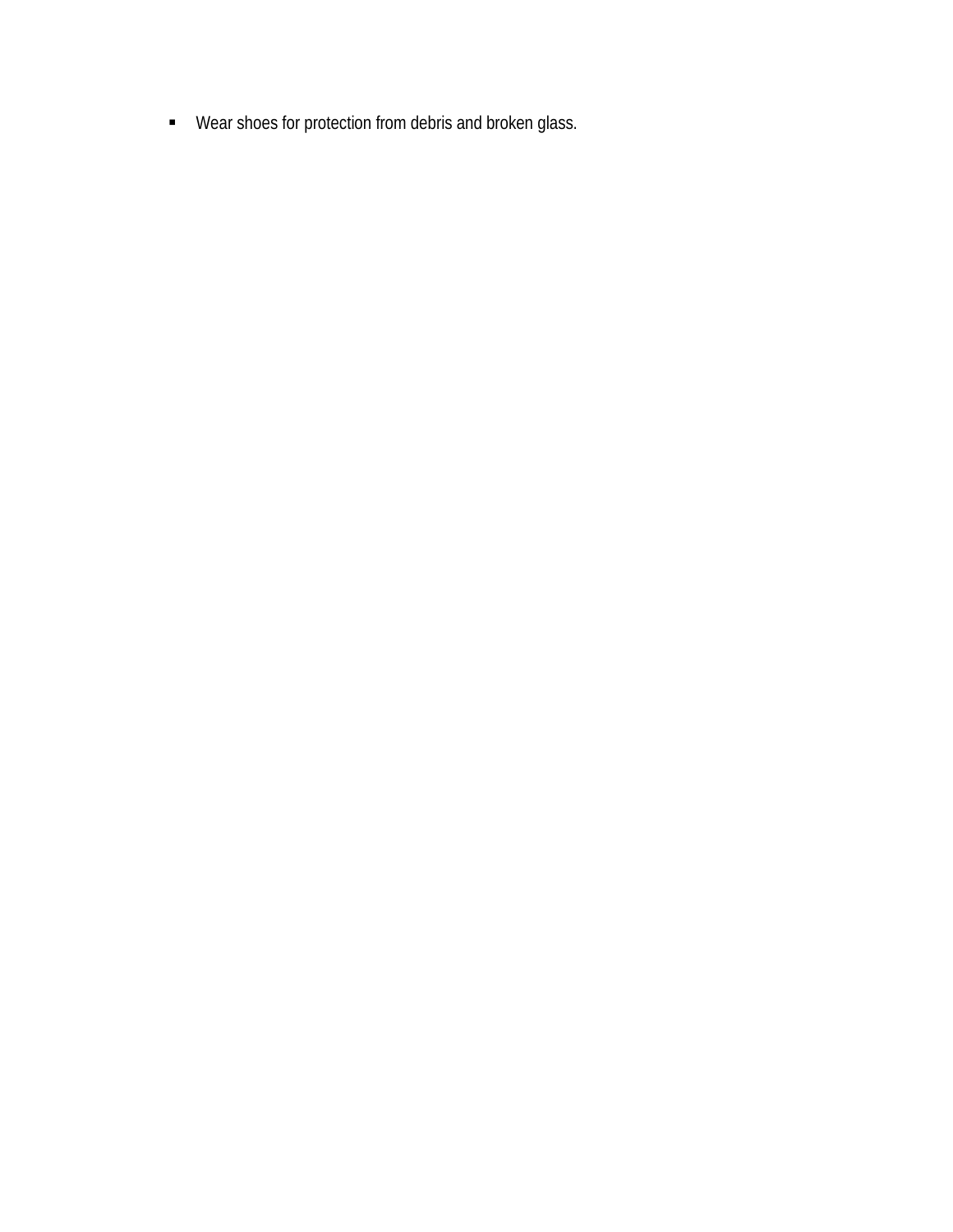- **Stay away from windows/ glassed areas.**
- Replace telephone receivers, in case the telephone system works. Use telephones for Emergency calls ONLY.
- **EXECUTE:** Listen to radio for emergency reports.
- Do not spread rumors regarding the building condition, extent of damage and injuries. This may cause a panic.
- Cooperate with the public safety officials.
- Be prepared for aftershocks. Notify the Management Office or Security of any damage to the building.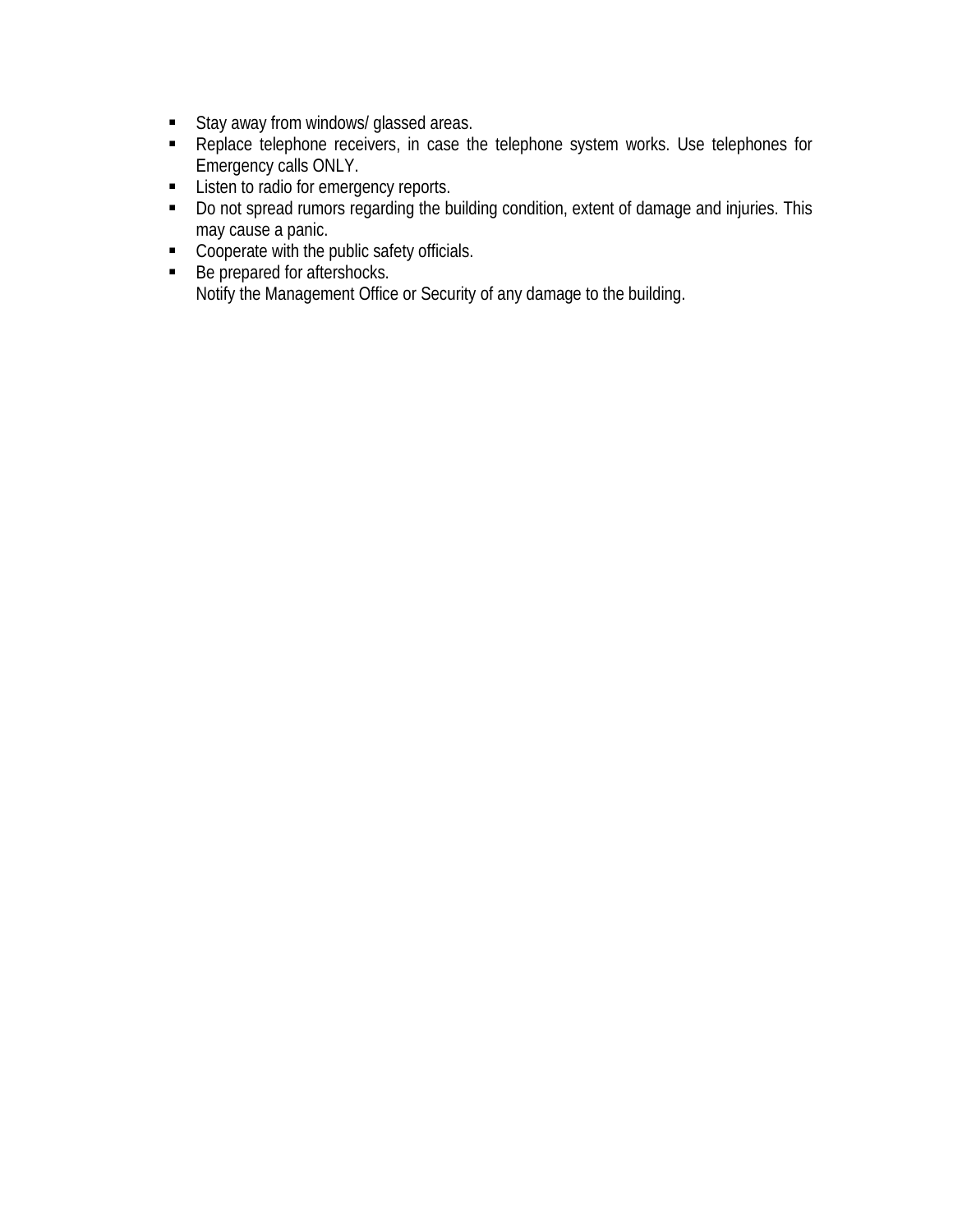# **BOMB THREATS**

# **General Information**

Fortunately, the vast majority of bomb threats are false alarms. Unfortunately, it is difficult to differentiate false alarms from genuine threats. Since the objective of the caller is usually to disrupt normal business functions by causing the building to be evacuated, as little publicity as possible should be given to the incident.

Management and Security staff will endeavor to control unauthorized access to this facility. The success of the preventive strategy requires full cooperation from all tenants. All suspicious individuals or situations should be reported at once to the Management Office or Security at 312.554.0100.

Two-way radios may detonate some explosive devices. Once you are notified of a bomb threat, discontinue the use of all two-way radios immediately.

### **If you receive a bomb threat**

- Remain calm and write down as much information from the caller as possible using *The Bomb Threat Checklist (Exhibit 10)*. Management recommends that a copy of Exhibit 9 be kept at each reception desk, office manager's desk and President's desk.
- Call 911 and report the threat to the local authorities.
- Call the Management Office and Security immediately.

### **Non-descriptive General Threat**

If a non-descriptive general bomb threat is received, i.e., no description of bomb, no detonation time, no location, etc., the building will remain open. The decision to evacuate is then the responsibility of each individual tenant. The Management Office will contact each Floor Team Leader via telephone to ensure that each tenant is notified of the threat.

- Management Office notifies Tenant Floor Leader of the bomb threat.
- Each tenant will decide individually whether to evacuate the building or remain open for business.
- Whether you decide to evacuate the building or remain open for business, the Tenant Floor Leader may assemble the emergency team to commence a search of the leased space on your floor. The Management Team or Local Authorities will not be able to spot anything out of the ordinary because they are not familiar with your suite. Each tenant should prepare a Bomb Threat Search Plan and implement it when necessary.
- Search results, e.g., all clear or your findings, are to be reported to the Management Office.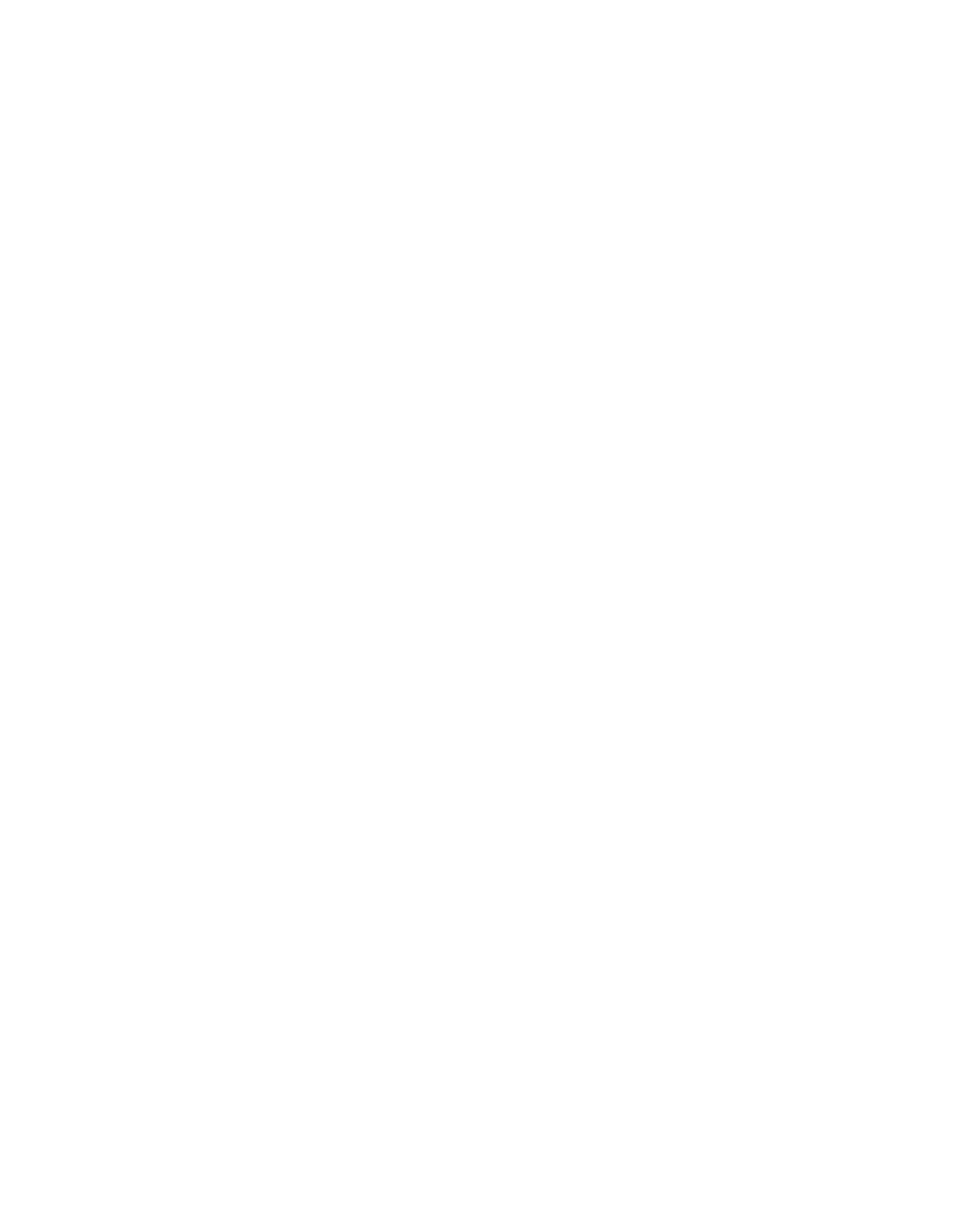# **Specific Threat**

Total evacuation may be necessary when it is ordered by the Local Authorities, the threat is specific in nature, the call cannot be resolved as a hoax, or a suspicious object is located. If total evacuation is necessary, the Emergency Team will be called to action via the building audio address system and the Fire Evacuation Procedures will be implemented.

- An announcement over the buildings audio address system will direct the Emergency Team into action and instruct personnel to relocate or evacuate from the building.
- **The Emergency Team should report immediately to the elevator lobby on their floor for** direction from the Tenant Floor Leader.

# **Bomb Threat Emergency Team Responsibilities**

- **Tenant Floor Leader** assign each Emergency Team member to a specific task as detailed below. Ensure that all individuals on the floor follow direction provided by the Management Office or the Local Authorities. Report the status of your floor to the security desk after evacuation, e.g., all clear, any Environmentally Challenged individuals remaining on floor landing waiting for rescue, status of search, etc.
- **Searchers** one Searcher is to be appointed for each quadrant of the floor. After each room is searched, doors must be closed and the door should be marked with a post-it note indicating the completion of the search. Searchers must physically search all areas of their floor including restrooms. Upon completion, report the clearing of your area to the Tenant Floor Leader.
- **Stairway/Elevator Monitors** one person must be stationed at the elevators to restrict use during a fire emergency. Two persons must be stationed at each stairway, one to direct people into the stairway and the other stationed at the first landing below directing individuals to walk on the right side of the stairway. As each floor is evacuated and the last person evacuates the floor, the Stairway Monitors make sure all stairway doors are closed.
- **Assistants for the Environmentally Challenged** immediately report to your assigned person and assist that person to the stairway exit.

*When the "all clear" is announced, the Evacuation Team signals the Floor Team Leaders to direct employees in an orderly fashion back to their work places. If available, elevators will be back in service. The Emergency Team coordinates the loading of the elevator cars to prevent overcrowding. Full-floor groups should enter an elevator together.*